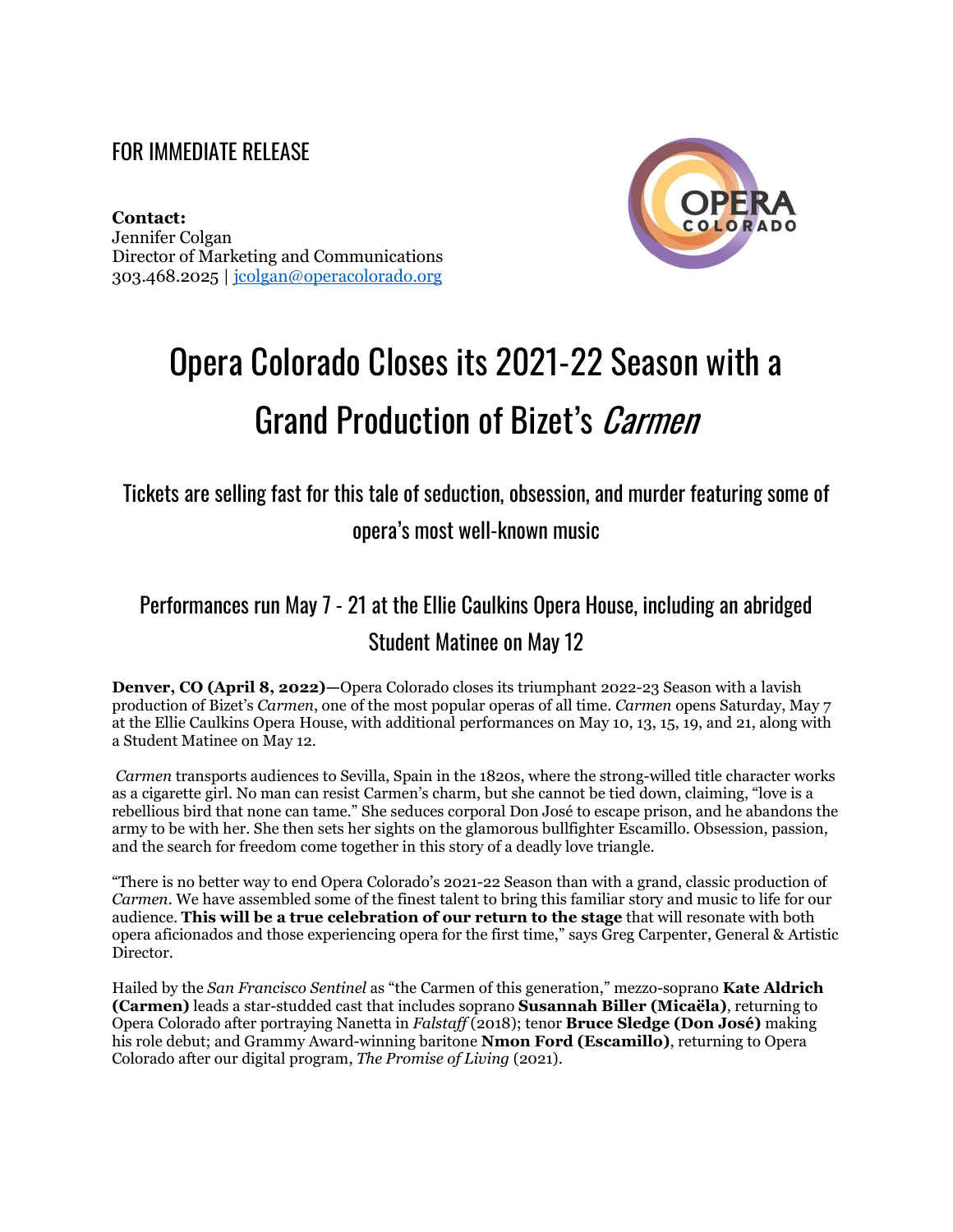*Carmen* will also welcome several special collaborators from the Denver community to the stage, including members of the **Colorado Children's Chorale**, who are featured in act one, and **dancers from ArtistiCO**, who will add lively and authentic flamenco choreography to the production.

On May 12 at 10:00 a.m., we present a **special, abridged performance for students** featuring the 2021-22 Artists in Residence in the leading roles alongside the Opera Colorado Chorus and Orchestra, followed by an interactive talk-back with the cast and crew. Teachers can contact education@operacolorado.org or call 303.778.7350 to reserve Student Matinee tickets, which are \$12 per student and \$15 per adult chaperone. The *Carmen* Student Matinee is sponsored by Genesee Mountain Foundation.

Tickets for the full production, ranging from \$35-\$209, are available at [operacolorado.org/](https://www.operacolorado.org/event/bizets-carmen/)carmen. For more information about current and future programming at Opera Colorado, contact Jennifer Colgan at [jcolgan@operacolorado.org.](mailto:jcolgan@operacolorado.org)



Music by Georges Bizet Libretto by Ludovic Halévy and Henri Meilhac

#### May 7, 10, 13, 15, 19, 21

#### May 12 – Student Matinee

Ellie Caulkins Opera House at the Denver Performing Arts Complex *Performed in French, with English and Spanish subtitles at every seat and English projected above the stage.*

#### Seduction—Obsession—Murder

We conclude Opera Colorado's grandest season to date with Bizet's smoldering drama, *Carmen*, filled with some of opera's most iconic melodies—including Carmen's "Habanera" and the rousing Toreador song. Not a soul can resist Carmen's seductive charm, not even the naïve Don José. But when she leaves him for a charismatic bullfighter, Don José's infatuation turns obsessive. What fate, or choice, waits for the woman no man can tame?

#### Cast

Carmen | Kate Aldrich Don José | Bruce Sledge Micaëla | Susannah Biller Escamillo | Nmon Ford Colorado Children's Chorale Dancers from ArtistiCO Opera Colorado Chorus Opera Colorado Orchestra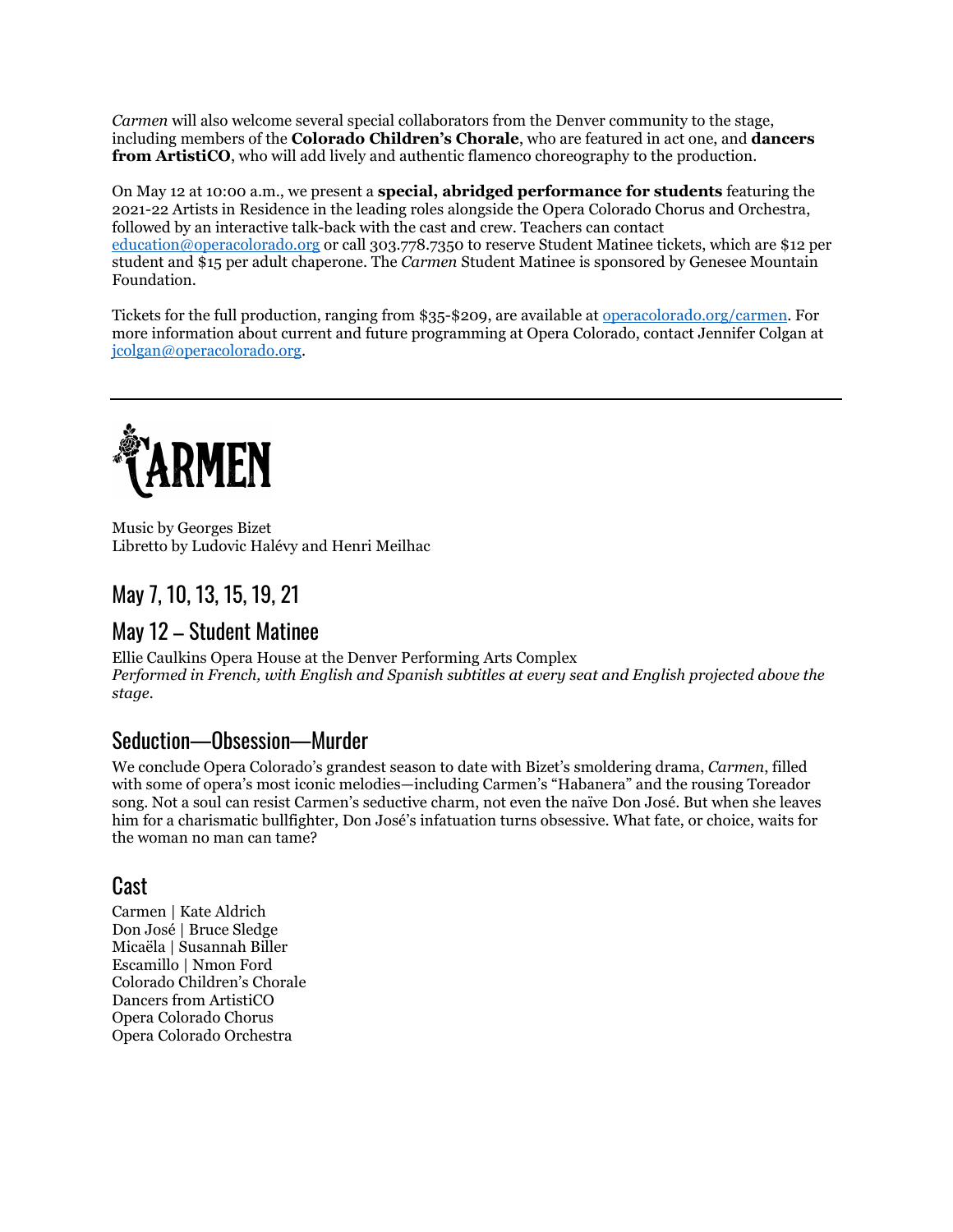#### Creative Team

Conductor | Ari Pelto Chorus Master & Assistant Conductor | Sahar Nouri Director | Keturah Stickann Scenic Design | Allen Charles Klein Costume Design | James Schuette and Heidi Zamora Lighting Design | J. Isadora Krech Scenery courtesy of Lyric Opera of Kansas City Costumes courtesy of Seattle Opera

## ABOUT THE ARTISTS



**Kate Aldrich (Carmen)** has performed the title role in Bizet's opera to much critical acclaim in such theaters as the Bayerische Staatsoper in Munich, Deutsche Oper Berlin, Metropolitan Opera, Opernhaus Zürich and Arena di Verona. Commanding a wide repertoire which also includes the title role in *La Cenerentola*, Adalgisa in *Norma*, Charlotte in *Werther*, and Octavian in *Der Rosenkavalier*, Aldrich has performed in other leading theaters throughout the world, including the Gran Teatre de Liceu in Barcelona, Teatro Colon de Buenos Aires, Staatsoper Hamburg, Teatro Comunale di Bologna, Teatro Regio di Torino, Washington

National Opera, Los Angeles Opera, Theatre du Capitole de Toulouse, Opera de Marseille, Opera de Montpellier, Opera de Montreal, and Teatro Sao Carlos in Lisbon, as well as at the Salzburg Festival and Rossini Festival in Pesaro. Recently, Aldrich had her role and house debut as the Foreign Princess in *Rusalka* at the Theater an der Wien, and then as Princess Eboli in *Don Carlos* at the Opéra Royal de Wallonie in Liège.



**Bruce Sledge (Don José)** is one of today's most in-demand lyric tenors and sings a wide variety of repertoire with many international houses. Recently, Mr. Sledge appeared as Paolo Erisso in *Maometto Secondo* with Washington Concert Opera. In the 2019-2020 season, Mr. Sledge made his role debut as Pinkerton in *Madame Butterfly* in a Metropolitan Opera's "Live in HD" transmission and Contareno in a new production of Rossini's *Bianca e Falliero* in Frankfurt. He was also seen at UCLA's Royce Hall as a tenor soloist in Rachel Fuller's *Animal Requiem*. Other performances include Jean in *Le Prophète* with Deutsche Oper Berlin, Lord Percy in

*Anna Bolena* with the Canadian Opera Company, Bacchus in *Ariadne auf Naxos* with Santa Fe Opera, the title role in *Rigoletto* with Vancouver Opera, Lorenzo in *The Merchant of Venice*, and Macduff in *Macbeth*  with Welsh National Opera. Mr. Sledge was a finalist in the 2002 World Voice Masters Competition in Monte Carlo, a finalist in Placido Domingo's Operalia 2000 World Opera Contest and a national finalist in the 2000 Loren L. Zachary Vocal Competition. In 1998, he was a Western Regional Finalist in the Metropolitan Opera Auditions and was awarded first place in the Los Angeles Chapter of the National Association of Teachers of Singing (NATS) Competition.



**Susannah Biller (Micaëla)** was a member of the prestigious Adler Fellowship Program with San Francisco Opera. While in San Francisco, she was seen as Frasquita in *Carmen,* Lolita in the world premiere of John Harbison's *Heart of a Soldier*, Kristina in *The Makropoulos Case*, and Madame Herz in *Der Schauspieldirektor*. Additional productions with San Francisco Opera include *Der Ring des Nibelungen*, *Serse*, and *Werther*. She recently debuted with Madison Opera as Amalia Balash in *She Loves Me*. She returns to Opera Colorado for the first time since she played Nanetta in *Falstaff* in 2018. Other engagements include the

Countess in *Le nozze di Figaro* at Opera Theatre of St. Louis, Musetta in *La bohème* with Austin Opera, Kitty Packard in the world premiere of *Dinner at Eight* with Minnesota Opera and revival of the role at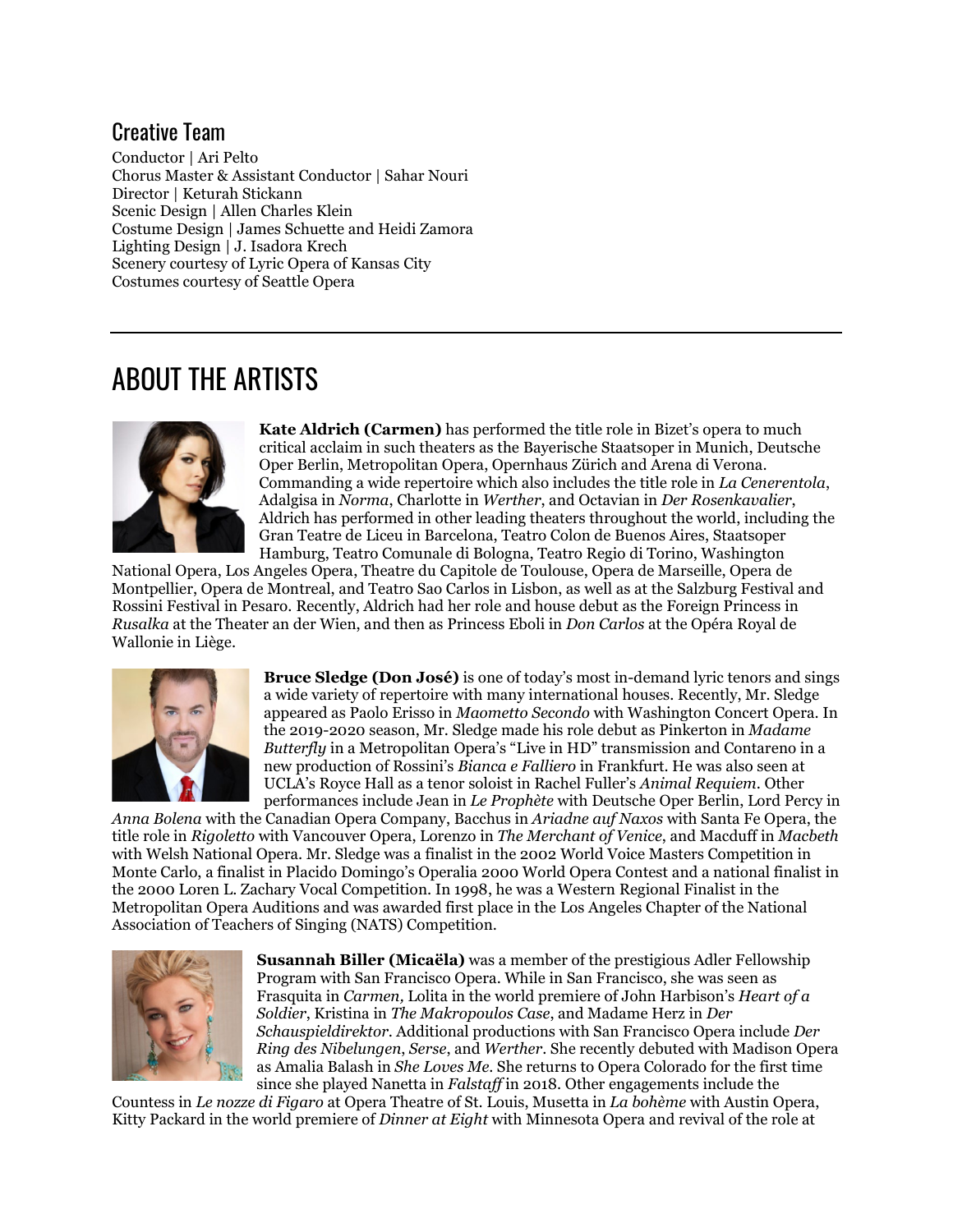the Wexford Festival, the title role in *Madame White Snake* on tour with Beth Morrison Projects for the Hong Kong Arts Festival, Norina in *Don Pasquale* with Minnesota Opera, and Lieschen in *Der Ring des Polykrates* with The Dallas Opera.



**Nmon Ford (Escamillo)** stepped into new territory in 2020 by performing the title role in *Orpheus*: a house music opera, written by the artist and directed by Charles Randolph-Wright, which ran at London's Young Vic Theatre. Recently, he performed in Opera Colorado's 2021 digital production of *The Promise of Living* and in Dallas Symphony Orchestra's *Seas Symphony* under the baton of Robert Spano. No stranger to London, Nmon won exceptional reviews when he appeared as Crown in *Porgy & Bess* in a co-production between the English National Opera and the Metropolitan Opera in the 2018-19 season. Other roles include Jochanaan in *Salome* with Patricia Racette at Pittsburgh Opera, Don Pizzaro in *Fidelio* with

Christine Goerke at Cincinnati Opera and in concert with Atlanta Symphony, and Iago in *Otello* with Russell Thomas in the title role. Earlier in his career, Mr. Ford sang often at Hamburg State Opera in Germany and appeared as Scarpia in *Tosca*, Luna in *Il Trovatore*, the title role in *Billy Budd*, The Traveler in *Death in Venice*, and Thoas in *Iphigenie en Tauride* under the baton of Simone Young. His awards include First Place in the Wagner Division of the Liederkranz Foundation of New York Competition, as well as major prizes from the Gerda Lissner Foundation and the George London Foundation. His recordings include two Grammy Award-winning discs: Naxos' *Songs of Innocence and Experience*, and Teldarc's *Transmigrations*.



**ArtistiCO** is a platform created as a bridge to connect professional artists to the community through dance. Founders, José Rosales and Alfonso (Poncho) Meraza Prudente are former principal soloists of the internationally renowned Ballet Folklórico De México de Amalia Hernández. Chepe and Poncho created the ArtistiCO platform to offer a safe and inclusive space for artists to showcase their talent, passion and artistic experience with dance artists from all over the world. They have performed with the most prestigious orchestras in Mexico; the most famous mariachi in the world, Mariachi Vargas; in numerous international dance festivals while

touring the world; and headlined more than 400 shows annually throughout Mexico. By far, their proudest moments took place in the Palace of Fine Arts in the heart of Mexico City.



Since 1974 the **Colorado Children's Chorale** has brought its artistry and charm to audiences throughout the world. With a diverse repertoire ranging from fullystaged opera and musical theater to standard choral compositions in classical, folk and popular traditions, the Chorale performs with an innovative stage presentation and a unique theatrical spirit. In recognition of its artistic excellence, the Chorale was awarded the Governor's Award for Excellence in the Arts, the Mayor's Award for

Excellence in the Arts and the prestigious El Pomar Award for Excellence in Arts and Humanities.

Under the leadership of Artistic Director Emily Crile and Executive Director Meg Steitz, the Colorado Children's Chorale annually trains 400 members between the ages of seven and fourteen from all ethnicities and socio-economic backgrounds, representing more than 180 schools in the Denver metro area and beyond. Since its founding in 1974, the Chorale has sung countless performances with some of the world's finest performing arts organizations, appeared with world-renowned artists, performed for numerous dignitaries and appeared in television and radio broadcasts.



**Ari Pelto (Conductor)** was appointed in 2015 as Opera Colorado's first-ever music director. His "breathtaking wizardry in the pit" (*The Denver Post*) has been widely celebrated, with Pelto in demand at opera houses and concert halls throughout the United States. At the age of 24, Pelto was appointed Assistant Conductor at the Spoleto Festival, and he has since gone on to conduct worldwide. International engagements include performances with Bochumer Philharmoniker and opera productions at New National Theatre of Tokyo and the Teatro Nacional Sucre in Quito, Ecuador. In 2004 he made his highly-praised debut with New York City

Opera, conducting *La Traviata*, after which he became a regular, returning for productions of *Madama*